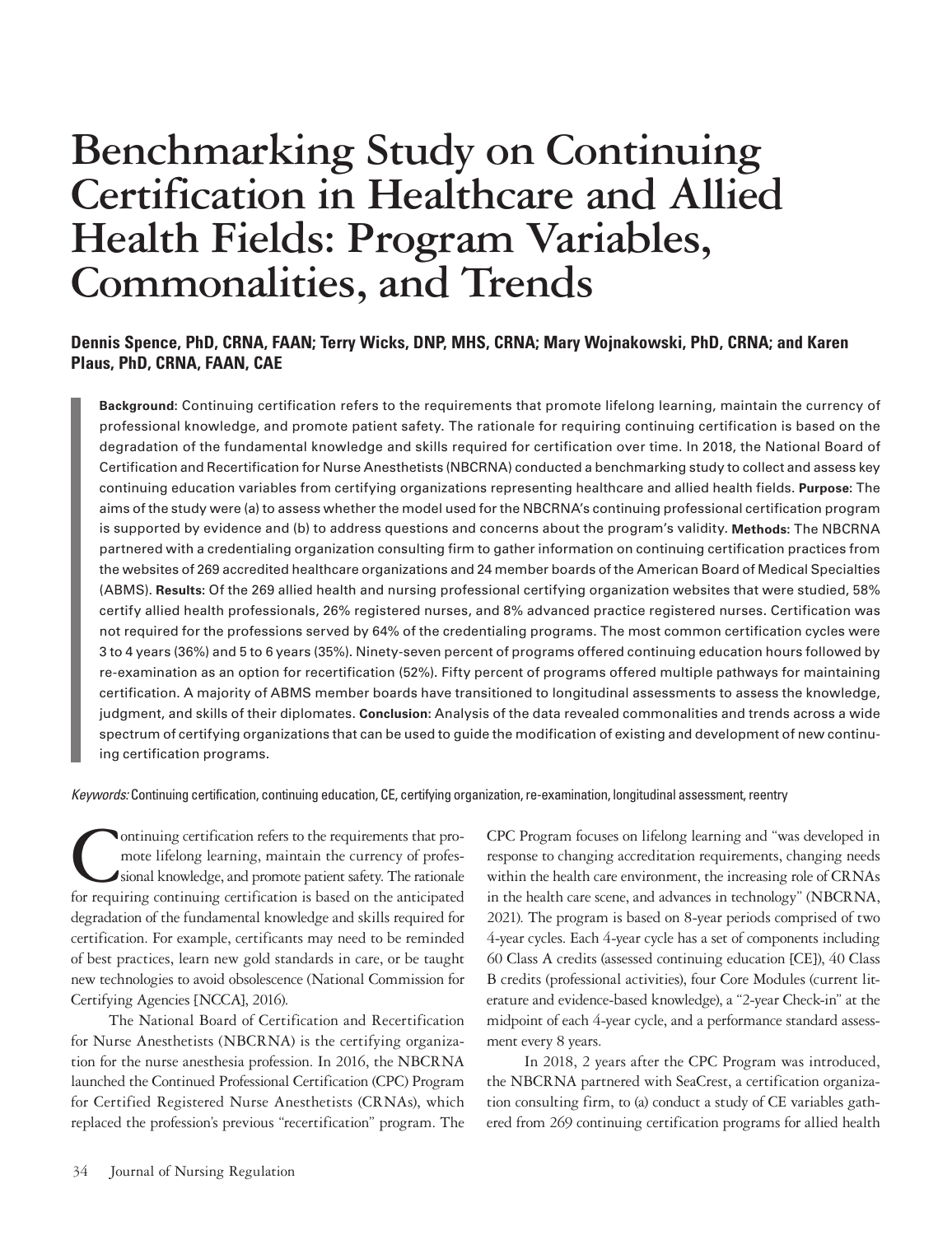professionals, registered nurses, and advanced practice registered nurses; (b) conduct a similar study of the 24 member boards of the American Board of Medical Specialties (ABMS); and (c) benchmark the data to the CPC Program. The purpose of this benchmarking study was to assess the structure, requirements, and process of certifying organizations by comparing the CPC Program with continuing certification programs in other healthcare fields.

# **Background**

In keeping with its mission to promote patient safety through credentialing programs that support lifelong learning (NBCRNA, n.d.), the NBCRNA partnered with the SeaCrest Company on the benchmarking study to assess the practices, models, costs, and other variables of certifying organizations related to continuing certification in the healthcare industry and to compare the data to the CPC Program data. NBCRNA's rationale for conducting this research was two-fold: (1) to assess whether the model used for the CPC Program is supported by evidence and (2) to address questions and concerns within the CRNA community about the program's validity. SeaCrest's report on the findings was funded by and prepared for the NBCRNA.

There are three third-party accreditation standards relevant to this project, including the NCCA (2016) *Standards for Accreditation of Certification Programs* (referred to as the NCCA Standards), the American Board for Specialty Nurse Certification (ABSNC) *Accreditation Standards* (referred to as the ABSNC Standards; ABSNC, 2017), and the International Organization for Standardization (ISO; 2012) *ISO/IEC 17024:2012: Conformity Assessment—General Requirements for Bodies Operating Certification of Persons* (referred to as ISO 17024). The ABMS (2014) has also developed *Standards for the ABMS Program for Maintenance of Certification (MOC)* that serve as the basis for MOC for its 24 member boards.

## **ABMS MOC**

MOC is a program of continuous professional development initiated in 2000 by the ABMS and its 24 member boards (ABMS, 2014).

All MOC programs implemented by the member boards measure the same six competencies within the same four-part framework. The competencies include: (1) Practice-based Learning and Improvement, (2) Patient Care and Procedural Skills, (3) Systems-based Practice, (4) Medical Knowledge, (5) Interpersonal and Communication Skills, and (6) Professionalism. The framework includes Part I: Professional Standing and Professionalism; Part II: Lifelong Learning and Self-Assessment; Part III: Assessment of Knowledge, Skills, and Judgment; and Part IV: Improvement in Medical Practice (ABMS, 2014). While these elements are consistent across all member boards, what may vary, according to a given specialty, is the specific activities the member boards use to measure these competencies. Despite some variation in the activities, they are all built upon evidence-based guidelines, national clinical and quality standards, and specialty best practices.

#### **Other Benchmarking Studies**

Three other benchmarking studies of note are the Institute for Credentialing Excellence (ICE) External Stakeholders Working Group report *Value of Certification* (McCorkle, 2019), the ABMS report *Continuing Board Certification* (Vision for the Future Commission, 2019), and the RAND Corporation report *Identification of Alternative Physician Assistant Recertification Models* (Reid, 2018).

#### *ICE Study*

In 2016, the ICE sought to attain objective information about the value of certification on behalf of its member organizations, noting that outside the field of information technology, little research existed on the topic. The ICE External Stakeholders Task Force was charged with determining solutions for attaining these data, and one recommendation was to conduct a cross-industry study on the value of certification. A large sample of credential holders (individuals with one or more professional certifications) from four healthcare and two non-healthcare markets were surveyed, generating more than 12,000 responses; data from 9,407 respondents were used (McCorkle, 2019).

The survey's findings revealed that certification was valued by the respondents, although the task force reported it was difficult to equate certification with actual job performance or satisfaction. Nearly 85% of respondents believed certification is valuable, and approximately 78% believed it increases knowledge beyond that which is attained through job experience. Additionally, the respondents strongly believed that certification increased their professional confidence (83.9%), enhanced their confidence during professional interactions (83.7%), and kept them more strongly connected to the profession (82.6%). By comparison, only 61% of respondents believed that recertification is valuable (McCorkle, 2019).

#### *ABMS Study*

The goals of the ABMS survey-driven benchmarking study were to (a) foster inclusive, open, collaborative, and candid dialogue across stakeholder groups; (b) consider a range of principles, frameworks, and program models for continuing board certification; (c) be responsive to the needs of those who rely on the credential: patients, hospitals, and medical practices; (d) be relevant, meaningful, and of value to physicians; and (e) create meaningful recommendations for ABMS and its member boards (Vision for the Future Commission, 2019).

Approximately half the physicians who responded to the survey indicated that they see the MOC as being too costly, burdensome, and not a true reflection of their abilities as clinicians. Some respondents indicated that they want continuing certification to focus on practice-relevant CE, self-assessment, open-book examinations, and quality-of-care assessments. Generally, the physician respondents value lifelong learning; vary in their support of CME; view CME-only continuing certification as sufficient; show a preference for formative assessment; sense a perceived loss of trust;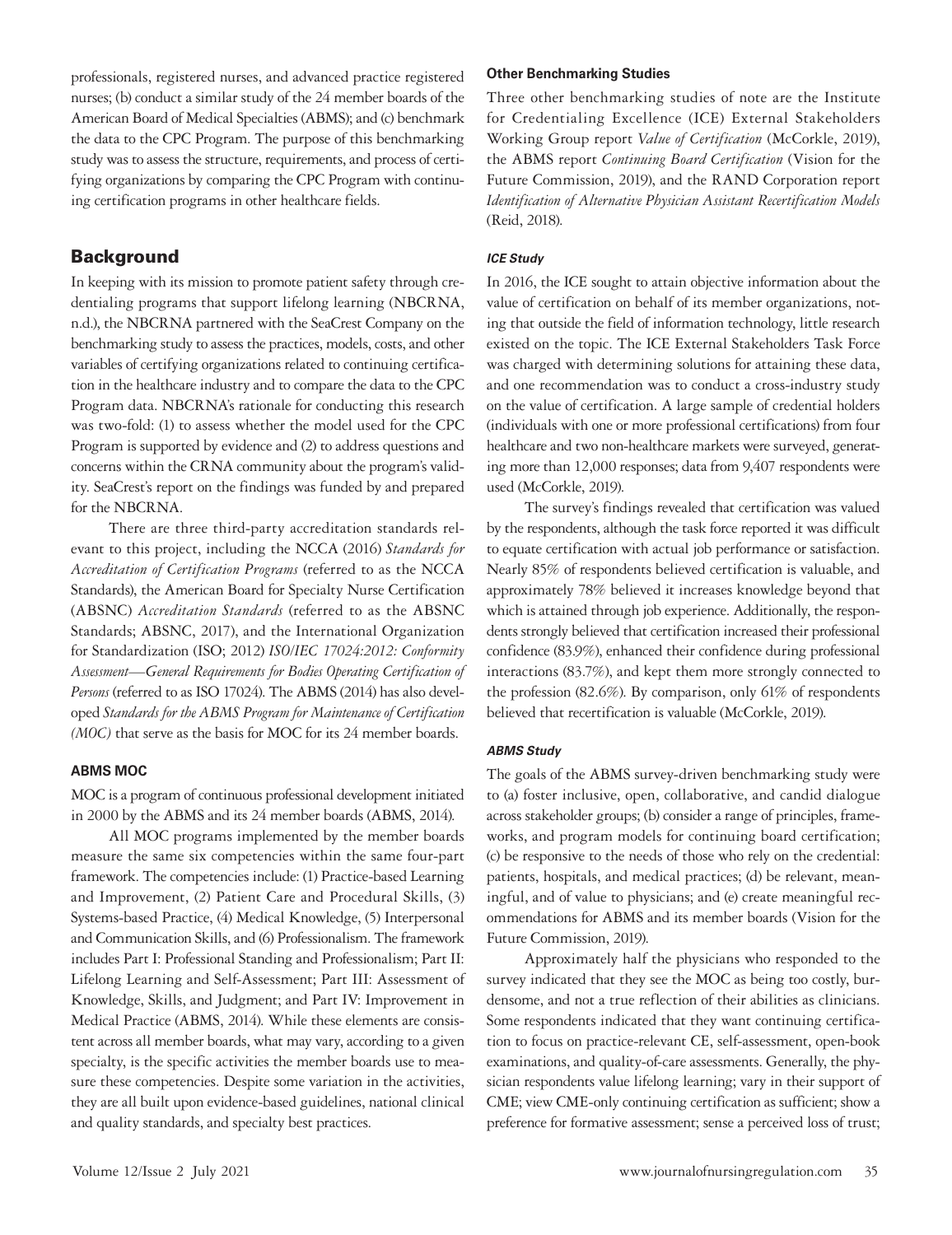and desire improved resources to support continuing certification (Vision for the Future Commission, 2019).

#### *RAND Study*

The study methods used for the RAND Corporation report *Identification of Alternative Physician Assistant Recertification Models* (Reid, 2018) included interviews with health professional certifying organizations, a review of the literature on continuing certification requirements, and a thorough assessment of the continuing certification landscape. The report noted that the National Commission on Certification of Physician Assistants, which funded the study, and most ABMS medical boards had required examinations for continuing certification for years; most APRN certifying organizations have not required examinations; and the American Osteopathic Association specialty boards and the NBCRNA recently instituted required examinations for continuing certification. In the literature, little evidence exists on how physician assistants, APRNs, and osteopathic physicians' continuing certification requirements affect patients and healthcare professionals. However, among the existing evidence, participation in MOC was associated with improvements in some process-based quality measures but not with intermediate outcomes; furthermore, participation had mixed associations with costs of care (Reid, 2018). Additionally, one study, which was limited to internists, addressed the association between high-stakes examination performance with better performance on some (but not all) of the process-based quality measures assessed, with higher patient experience scores and better performance on diabetes intermediate outcomes (Hess, 2012).

RAND interviews with health professional certifying organizations yielded the following common themes: (a) there is a burden on healthcare professionals associated with meeting continuing certification requirements, (b) it is questionable how relevant the requirements are to healthcare professionals' practice, and (c) the use of longitudinal assessments is viewed as a mechanism to enhance formative knowledge, judgment, and skills while providing a summative assessment (Reid, 2018). Longitudinal assessment combines principles of adult learning with technology to promote learning and retention of knowledge. It involves the administration of shorter, reoccurring assessments, typically quarterly (e.g., 10–30 questions per quarter), with immediate feedback and rationales for correct answers. Follow-up assessments are built in to address knowledge gaps (ABMS, 2019). The interviews also showed that emphasis on formative and summative goals of recertification requirements vary, even for organizations using the same types of alternatives to high-stakes, closed-book examinations.

## Methods

The benchmarking study included the following methods: (a) develop a data collection tool to identify information that will be collected for each continuing certification program, (b) gather identified data points through review of public access websites for each organization and populate the data collection tool with the data, and (c) review and summarize the data gathered.

#### **Sample Selection**

SeaCrest gathered information on continuing certification practices from 269 healthcare certifying organizations that are accredited under the NCCA, ABSNC, or ISO 17024 standards, and on MOC requirements from the 24 member boards of the ABMS. Examples of data collected from the 269 healthcare certifying organizations included licensure requirements, timeline for certification maintenance, pathways for continuing certification, fees, resources offered to certificants, implications for failing to meet continuing certification requirements, and lifetime credentialing and alternate status. For the 24 ABMS member boards, similar data were collected with the addition of requirements to meet each MOC Part I to IV requirements.

The rationale for targeting third-party accredited programs was two-fold. First, accredited programs have demonstrated compliance with established best practices for professional certification programs. Accredited programs are also required to demonstrate ongoing compliance with best practices through surveillance and re-accreditation. Second, targeting accredited programs helped to narrow down the potential pool of applicants to a more manageable number and eliminate outlying information from groups that do not generally follow best practices for certification programs.

#### **Data Collection Tool**

An Excel spreadsheet was developed and used to obtain data from the 269 websites of allied health, registered nurse, and advanced practice registered nurse professional organizations (collected on one sheet in Excel) and the websites of the 24 member boards of the ABMS (collected on a second sheet in Excel). Data on certification of licensed vocational nurses (LVNs) and licensed practical nurses (LPNs) were not collected. To better analyze the information gathered and identify trends, SeaCrest used Survey Monkey to compile the data from the 269 allied health and nursing organization websites and 24 ABMS member boards.

#### Results

#### **Accredited Health and Allied Health Certifying Organizations**

Of the 269 certifying organizations included in the benchmarking study, 58% (*n* = 157) certify allied health professionals, 26%  $(n = 70)$  certify registered nurses (RNs), and approximately 8% (*n* = 22) certify advance practice registered nurses (APRNs). The majority of the programs (77%, *n* = 207) are currently accredited by the NCCA, approximately 25% (*n* = 68) by the ABSNC, and 15% (*n* = 41) under ISO 17024. A limited number of programs hold dual accreditation from the NCCA and ABSNC (*n* = 38) or the NCCA and ISO 17024 (*n* = 7) (Table 1). The large number of programs holding NCCA accreditation rather than accreditation from other bodies was expected because the NCCA has been an accreditor of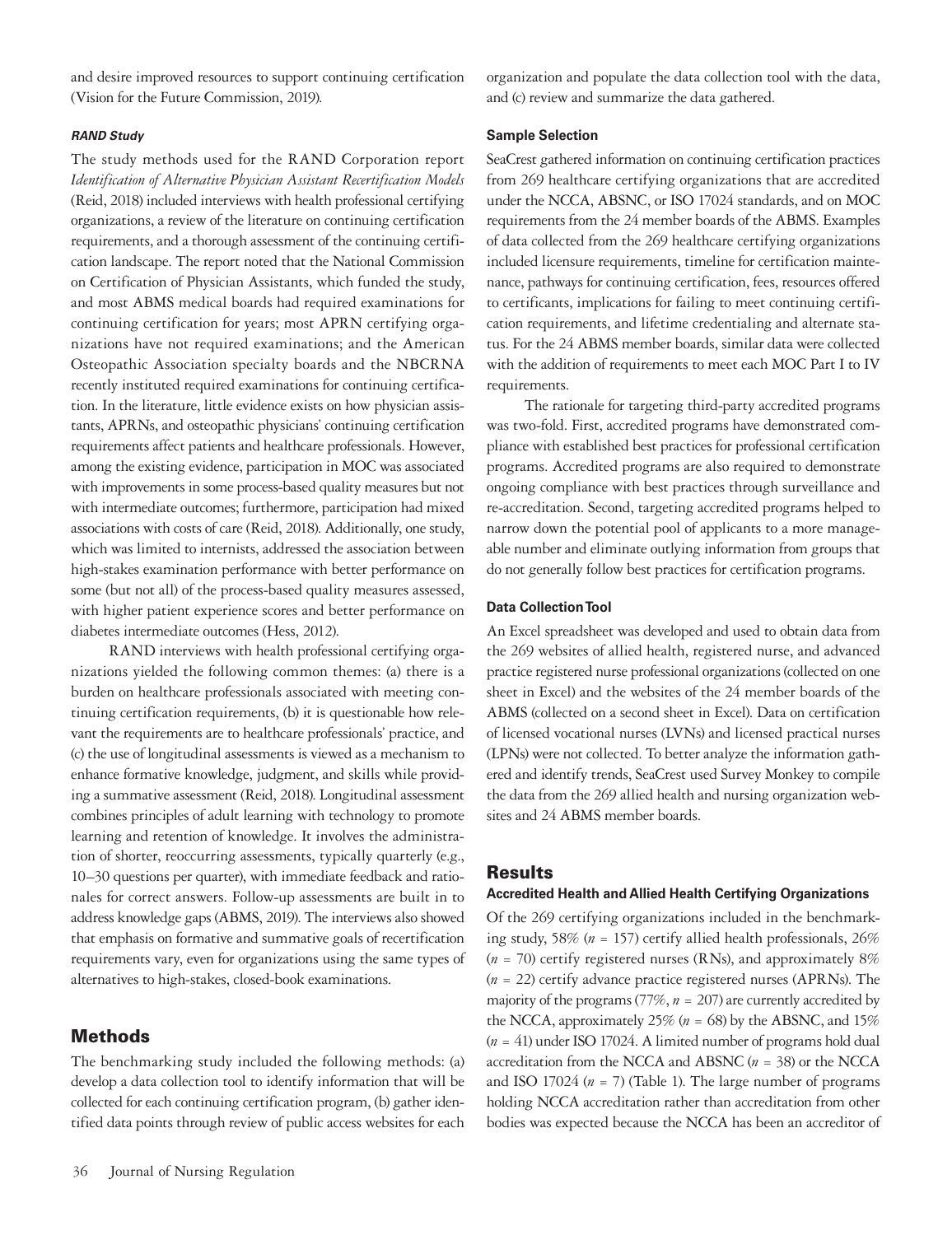certification programs in healthcare and allied health fields since its inception in 1987.

#### **Licensure**

For the majority of the programs reviewed  $(N = 262)$ , certification is not required for allied health and nursing professionals to practice in their role (64%,  $n = 167$ ). In cases where certification is required to practice, it is typically linked to state licensing requirements and varies by state. Holding a current, unrestricted license in the field is a renewal requirement for 57% (*n* = 148) of the programs reviewed. Allied health professionals (non-RNs/APRNs and nonphysicians) generally do not require a license for practice and therefore a current license is not required for renewal. For example, phlebotomy technicians are not licensed in all states and, accordingly, license maintenance is not part of the requirements for initial or continuing certification.

#### **Timeline for Certification Maintenance**

There was more variance in the period in which activities to maintain certification must be completed, or the certification period, when compared to other components of the recertification process. The most common certification periods are 3 to 4 years (36%,  $n = 97$ ) and 5 to 6 years (35%,  $n = 94$ ). These two ranges combine to make up  $71\%$  ( $n = 191$ ) of the programs reviewed (Figure 1).

#### **Pathways to Continuing Certification**

Most allied health and nursing programs (97%, *n* = 261) required completion of a specified number of CE hours. There were 141 programs (52%) that offered re-examination, with 57% (*n* = 81) of these programs requiring re-examination if other requirements were not met (i.e., not meeting CE hour requirement). If re-examination is offered by a certifying organization, certificants typically use the active form of the examination (the same form used for initial certification versus a different or shorter form of the examination). The present study revealed that 50% (*n* = 133) of programs allow certificants to choose their continuing certification pathway (Table 1). Pathways are typically a combination of CE and the option to choose to complete one or more activities such academic courses, presentations or lectures, publication or research, completion of quality improvement or evidence-based practice projects, preceptorship, professional service, practice or clinical hours, or re-examination (Wound, Ostomy and Continence Nursing Certification Board, 2013; American Nurse Credentialing Center, 2016). No programs for nurses or allied health professionals appeared to offer continuing certification through simulation or longitudinal assessment.

Examples of requirements and options being incorporated into non-ABMS programs by different certifying organizations include the following: (a) Certificants may retake/pass the initial certification examination or pass an examination not previously completed to earn another certification or meet requirements for continuing certification. (b) Renewing certificants may complete

## FIGURE 1

#### Certification Periods for Allied Health and Nursing Health Care Organizations' Credentialing Programs (*N* = 269)



self-assessments and quizzes on research related to the profession. (c) Certificants may use a learning pathway questionnaire to focus their professional development goals. (d) Certificants are required to recertify by CE every 5 years and re-examination every 10 years. (e) Continuing certification options offered to certificants include multiple variations involving practice hours, professional development, and/or successful testing, with learning needs assessed through a formalized points system.

#### **Fees**

Approximately 33% (*n* = 87) of the allied health and nursing programs that were examined offer a discount to certificants holding a membership in another organization, most commonly an affiliated membership organization (Table 2). The cost of continuing certification varied among the programs evaluated, ranging from "up to \$100" to more than \$600. The most common fees were in the \$201- \$300 range (33%,  $n = 76$ ) followed by up to \$100 (32%,  $n = 73$ ) and  $$301-\$400 (28\%, n = 64).$ 

#### **Resources Offered to Certificants**

Programs generally offer some assistance to certificants to maintain their certification. Approximately  $63\%$  ( $n = 135$ ) of programs evaluated provide a list of acceptable or approved CE, and 57% (*n* = 123) provide suggestions for CE (Table 1). Some allied health and nursing programs also offer a resource listing or webpage with suggestions for meeting requirements (29%,  $n = 62$ ). For 46% ( $n = 122$ )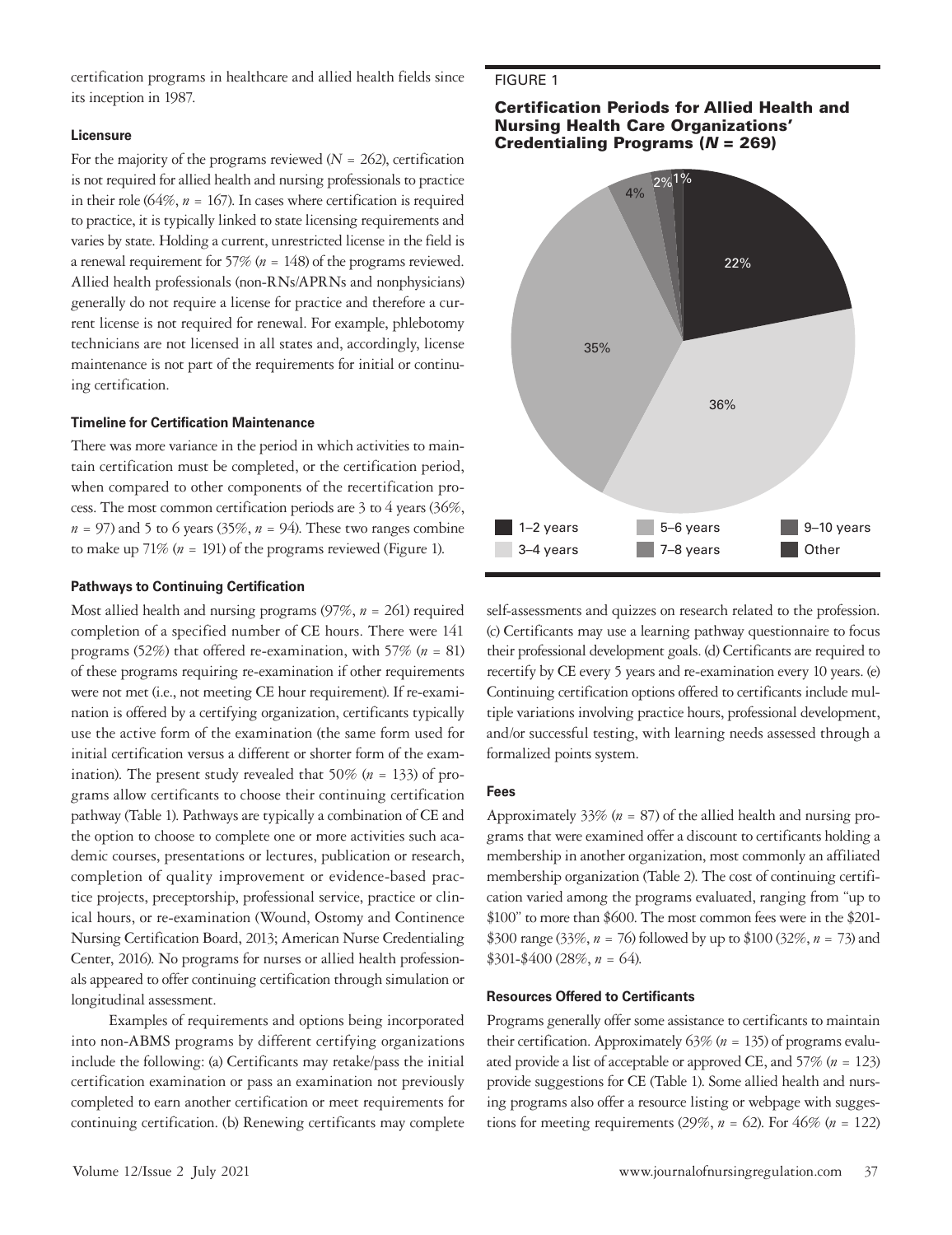## TABLE 1

## Features of Allied Health and Nursing Health Care Organizations' Credentialing Programs (*N* = 269)a

| <b>Credentialing Programs</b>                                        | $n$ (%)    |
|----------------------------------------------------------------------|------------|
| <b>Type of Professional</b>                                          |            |
| Allied health professional                                           | 157 (58.4) |
| Advanced practice RN                                                 | 22(8.2)    |
| <b>RN</b>                                                            | 70 (26.0)  |
| Other                                                                | 20 (7.4)   |
| <b>Accrediting Body</b>                                              |            |
| <b>NCCA</b>                                                          | 207 (76.6) |
| <b>ABSNC</b>                                                         | 68 (24.9)  |
| <b>ISO 17024</b>                                                     | 41 (15.2)  |
| Certification Required (n = 262)                                     | 95 (36.3)  |
| License Renewal (n = 262)                                            | 148 (56.5) |
| Certificants can choose their recertification pathway<br>$(n = 264)$ | 133 (50.4) |
| Dashboard ( $n = 267$ )                                              | 122 (45.7) |
| Assistance (n = 216)                                                 |            |
| List of acceptable or approved CE                                    | 135 (62.5) |
| Suggestions for CE                                                   | 123 (56.9) |
| Resource listing or webpage                                          | 62 (28.7)  |
| Implications of Failure to Recertify ( $n = 220$ )                   |            |
| Grace period                                                         | 99 (45.0)  |
| Credential expires                                                   | 121 (55.0) |
| Lifetime Credential/Grandfathering (n = 267)                         |            |
| Offered                                                              | 2(0.7)     |
| Not offered                                                          | 196 (73.4) |
| Unknown                                                              | 69 (25.8)  |
| Offers Emeritus and/or Retired Status (n = 266)                      |            |
| <b>Both</b>                                                          | 4(1.5)     |
| <b>Emeritus only</b>                                                 | 10(3.8)    |
| Retired only                                                         | 72 (27.1)  |
| <b>Neither</b>                                                       | 116 (43.6) |
| Unknown                                                              | 64 (24.1)  |
| Option for Reentry ( $n = 264$ )                                     | 221 (83.7) |
| Process: Expired Credentials (n = $199$ ) <sup>b</sup>               |            |
| Begin new application process                                        | 99 (49.7)  |
| Retake examination                                                   | 140 (70.4) |
| Late fees/penalty                                                    | 49 (24.6)  |

*Note.* RN = registered nurse; NCCA = National Commission for Certifying Agencies; ABSNC = Accreditation Board for Specialty Nursing Certification; ISO = International Organization for Standardization; CE = continuing education.

<sup>a</sup> The number of programs (n) varies because not all variables were able to be ascertained from each program's website.

b The numbers below vary because most programs (*n* = 88) required certificants to complete more than one these requirements.

of programs, certificants have access to a dashboard or tool to track their progress. However, for 37% (*n* = 99) of programs, it was not clear whether a dashboard is available or what the scope of the tool is because access was limited to individuals with a secure or certificant login. The type of tool ranged from an online system to a hard copy template to download from the website to input CE hours.

### **Failure to Meet Continuing Certification Requirements**

The allied health and nursing programs respond in different ways to certificants who fail to renew; however, 220 have a policy related to failing to meet recertification requirements, which includes the credential expiring and a grace period in which the certificant can submit the required information (Table 1). The grace period ranged from 30 days (13%,  $n = 33$ ) to more than a year (11%,  $n = 28$ ).

Approximately  $25\%$  ( $n = 63$ ) of programs have a late fee associated with continuing certification if the application is submitted late (Table 2). Most programs (84%, *n* = 221) have an option for re-entry to the field if the individual fails to renew on time (Table 1). Re-entry is most commonly based on retaking the examination (approximately 70%, *n* = 140). A common offering for certified professionals is to use a one-time "hardship" extension. In this option, the program allows the individual to apply for an extension due to extreme circumstances related to the individual's health or other hardship.

#### **Lifetime Credentialing and Alternate Status**

While approximately 73% (*n* = 196) of allied health and nursing programs explicitly do not offer lifetime certification, the status of lifetime certification was not easily confirmable for 26% (*n* = 69) of the programs given the information provided on the websites (Table 1). It is important to note that third-party accreditation standards do not allow for lifetime certification for accredited programs. Approximately  $44\%$  ( $n = 116$ ) do not offer a retired or emeritus status, 27% (*n* = 72) offer retired status only, and a limited number  $(1.5\%, n = 4)$  offer both.

#### **ABMS Member Boards**

The 24 member boards of the ABMS are required to offer MOC programs. All ABMS boards require diplomates to hold an unrestricted medical license (Part I: Professional Standing and Professionalism) and to complete continuing medical education (CME) hours and in some cases educational modules or self-assessments (Part II: Lifelong Learning and Self-Assessment). The number and type of CME activity varied across the medical boards. For Part III: Assessment of Knowledge, Skills, and Judgement, most ABMS boards have traditionally required diplomates to take a high-stakes, pass-fail, cognitive examination every 10 years; however, a majority of the boards (75%, *n* = 18) have incorporated longitudinal assessment into one or more of their general and subspecialty board certifications as a replacement or alternative to the decennial cognitive examination. Part IV: Improvement in Medical Practice requirements vary greatly by medical board, but some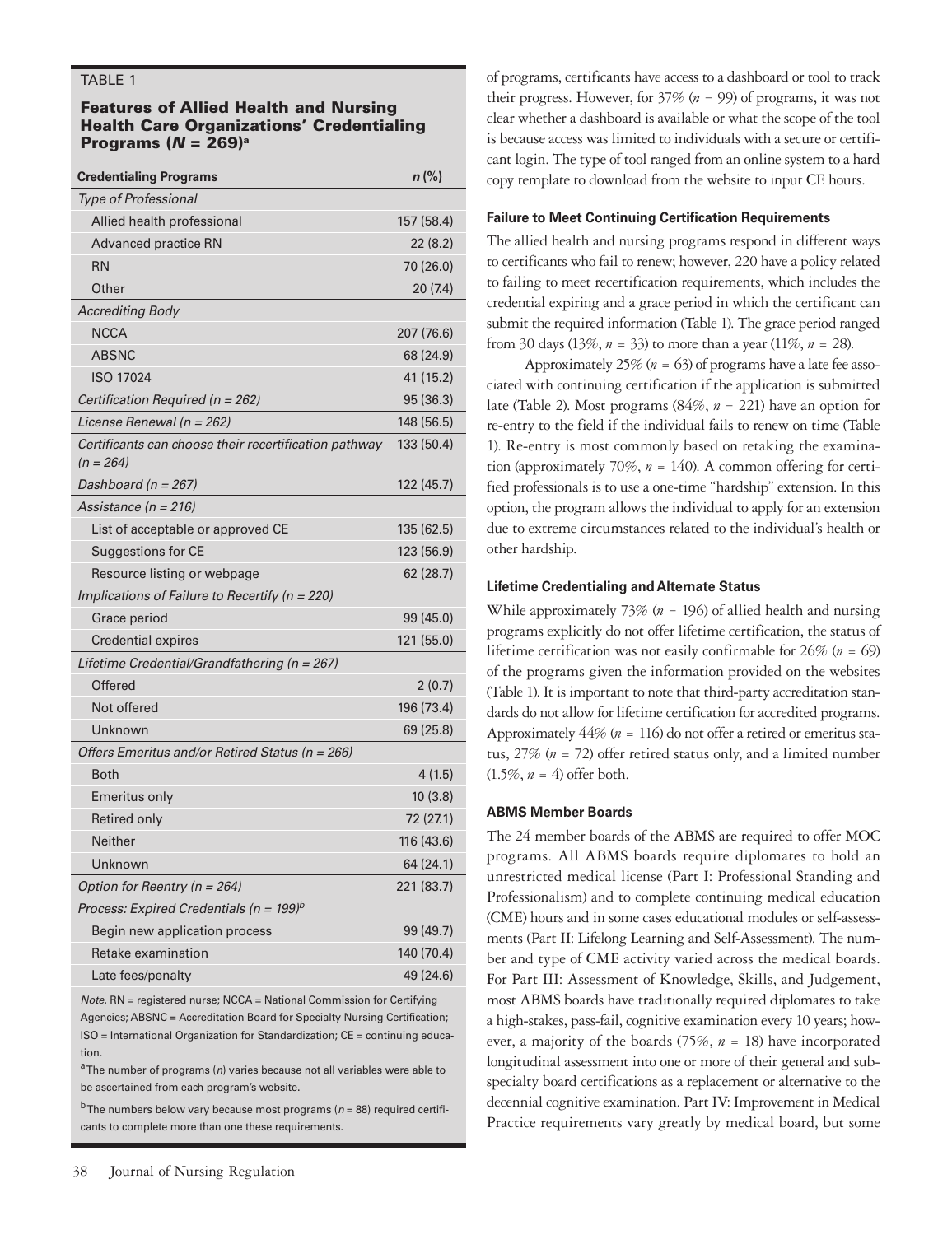examples include practice assessment (e.g., participation in a simulation course) or quality improvement activities.

Board certification cycle lengths are 10 years; however, many of the boards require completion of certain MOC activities every 5 years. For example, the American Board of Anesthesiology requires diplomates to complete 125 CME credits every 5 years and another 125 by year 10; to complete 120 longitudinal assessment questions every year (30 questions per quarter); and to earn 25 quality improvement points every 5 years for a total of 50 quality improvement points by the end of the 10-year certification cycle (American Board of Anesthesiology, 2020). Fees per year range from as low as \$124/year to as high as \$500/year; diplomates holding additional subspecialty certifications may have to pay additional fees. Physician members of professional associations do not receive discounts on certification fees. Board certification is not required for licensure. Candidates applying for board certification are required to participate in their board's MOC program and are granted a time-limited certification. All medical boards allow diplomates certified before a certain date (e.g., before 2000) to hold a "non-time limited" certification, meaning they are not required to meet MOC requirements; however, all medical boards allow non–time-limited diplomates to voluntarily participate in MOC program activities such as longitudinal assessment. Most of the medical boards have a re-entry program (92%, *n* = 22). Nine boards (38%) offer an emeritus or retired status.

# **Discussion**

There are many ways to maintain a credential. The results of the benchmarking study reinforced the findings of previous studies such as the 2017 ICE reports *Methods for Ensuring Continuing Competence, Part 1* (Research and Development Committee, 2017a) and *Methods for Ensuring Continuing Competence, Part 2* (Research and Development Committee, 2017b) and the 2018 RAND Corporation report *Identification of Alternative Physician Assistant Recertification Models* (Reid, 2018), which identified CE, re-examination, and self-assessment as the most common methods.

These findings confirm that the NBCRNA CPC Program requirements and fees are consistent with a multimodal approach used by most allied health and medical certification boards. Like other APRN certifying organizations, the NBCRNA has a practice requirement, requires completion of self-selected CE hours, and gives CRNAs options to earn credit for professional activities (e.g., clinical teaching, publications, presentations, service activities). Similar to the American Nurse Midwifery Certification Board, the NBCRNA requires completion of modules in core domains of practice (NBCRNA, 2021; American Midwifery Certification Board, 2021).

However, the NBCRNA is one of the few APRN certifying organizations to require that certificants take a performance standard assessment, called the CPC Assessment, once every 8 years. This is a 3-hour, 150-question self-assessment that will be offered

## TABLE 2

#### Fees Associated With Allied Health and Nursing Healthcare Organizations' Credentialing Programs (*N* = 269)a

| <b>Credentialing Programs</b>                                                                                                        | $n$ (%)   |
|--------------------------------------------------------------------------------------------------------------------------------------|-----------|
| Membership Discount on Certification-Related Fees (n = 265)                                                                          |           |
| Discount                                                                                                                             | 87 (32.8) |
| No discount                                                                                                                          | 90(34.0)  |
| Not applicable                                                                                                                       | 88 (33.2) |
| Total Costs/Certification Period (n = 229)                                                                                           |           |
| up to \$100                                                                                                                          | 73 (31.9) |
| \$101-\$200                                                                                                                          | 55 (24.0) |
| \$201-\$300                                                                                                                          | 76 (33.2) |
| \$301-\$400                                                                                                                          | 64 (27.9) |
| \$401-\$500                                                                                                                          | 13(5.7)   |
| \$501-\$600                                                                                                                          | 6(2.6)    |
| \$601 or above                                                                                                                       | 11(4.8)   |
| Late Fee for Late Recertification (n = 250)                                                                                          | 63(25.2)  |
| <sup>a</sup> The number of programs (n) varies because not all variables were able to<br>be ascertained from each program's website. |           |

in a testing center or by record and review proctoring. CRNAs who do not meet the performance standard in one or more of the four core domains of nurse anesthesia practice will have to take at least one assessed CE credit in each domain they score below the performance standard. Unlike recertification examinations offered by some APRN organizations, this examination assesses knowledge required of an experienced provider rather than using the same examination used for initial certification.

It is important to remember that this benchmarking study consists of data collected at a single point in time. Certifying organizations are continually evolving and implementing changes to their continuing certification programs, and the technology used in these programs is also rapidly changing. Future research could involve conducting another environmental scan to track changes in certification and recertification trends. One trend allied health and nursing certifying boards should closely monitor is how ABMS boards are using longitudinal assessment to promote learning and retention of knowledge (ABMS, 2019). Since completion of this benchmarking study, two allied health boards have begun pilot testing or have rolled out longitudinal assessment platforms for their certificants (National Board for Respiratory Care, n.d.; National Commission on Certification of Physician Assistants, n.d.).

# Limitations

The benchmarking study did not include a literature review, although other continuing certification benchmarking studies (ABMS, RAND) conducted literature reviews and the data may be available for examination. Furthermore, the purpose of the present